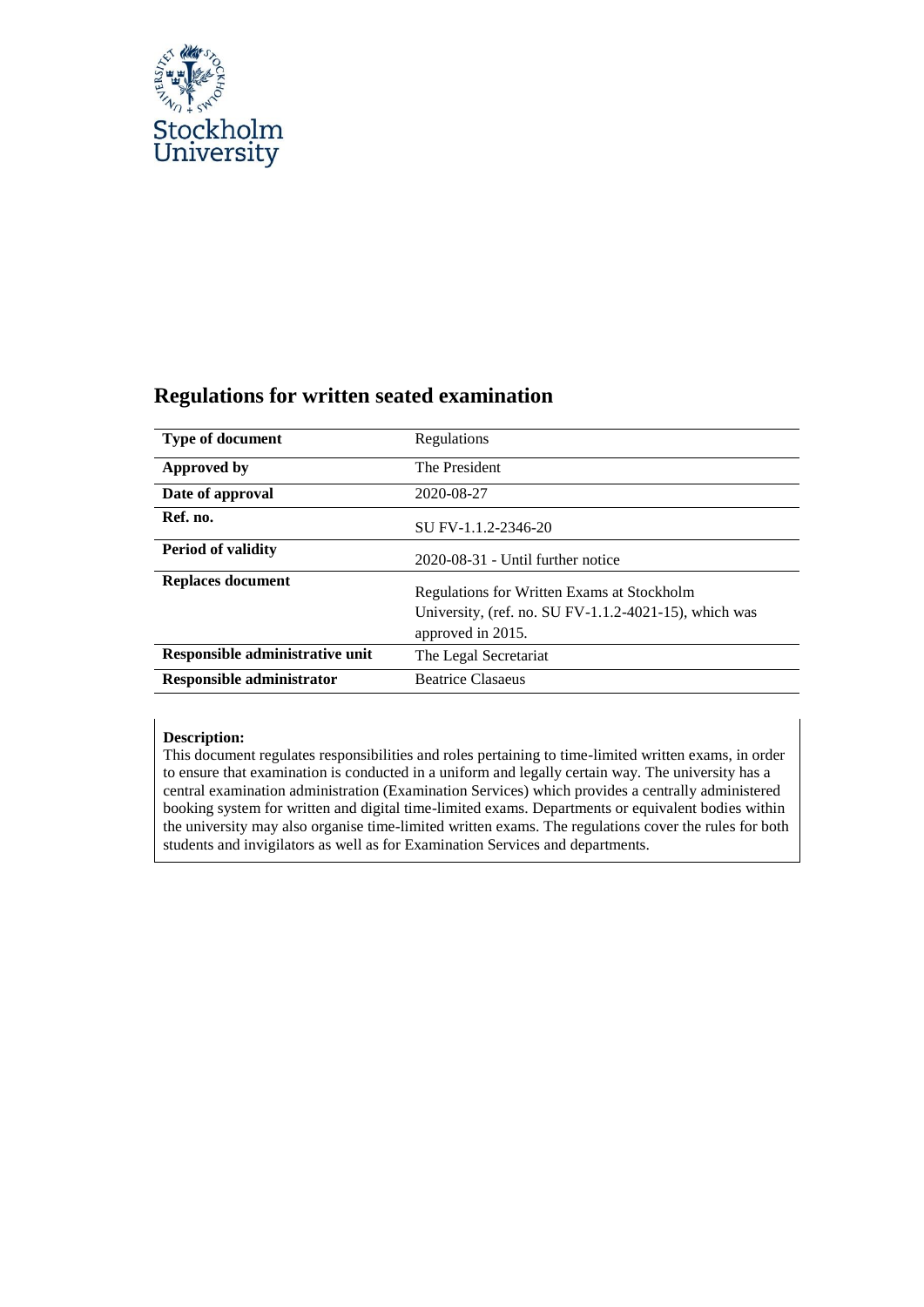

# <span id="page-1-0"></span>**Introduction**

This document regulates responsibilities and roles pertaining to time-limited written exams at Stockholm University, in order to ensure that examination is conducted in a uniform and legally certain way. The regulations cover both students and invigilators as well as Examination Services and departments. Departments or equivalent bodies within the university may also organise their own time-limited written exams. The university has a central examination administration (Examination Services) which provides a centrally administered booking system for written and digital time-limited exams.

## <span id="page-1-1"></span>**Other regulations relevant to exams**

In accordance with the 'Regulations for Education and Examination at First- and Second-Cycle Level', the student should receive information at the start of the course about the current regulations and how the examination will be conducted, as well as whether the use of aids is permitted during the examination, and if so to what extent.

In accordance with the 'Regulations for Education and Examination at First- and Second-Cycle Level', it is of the utmost importance that the examination be conducted in a legally certain manner and that it is possible to identify the student in connection with examination. If the examination cannot be conducted due to technical difficulties, the student should be promptly given the opportunity to sit for a new examination, ideally within one week (Governing Documents – *The Rulebook*).

The 'Guidelines for Disciplinary Matters at Stockholm University' are also relevant (Governing Documents –*The Rulebook*).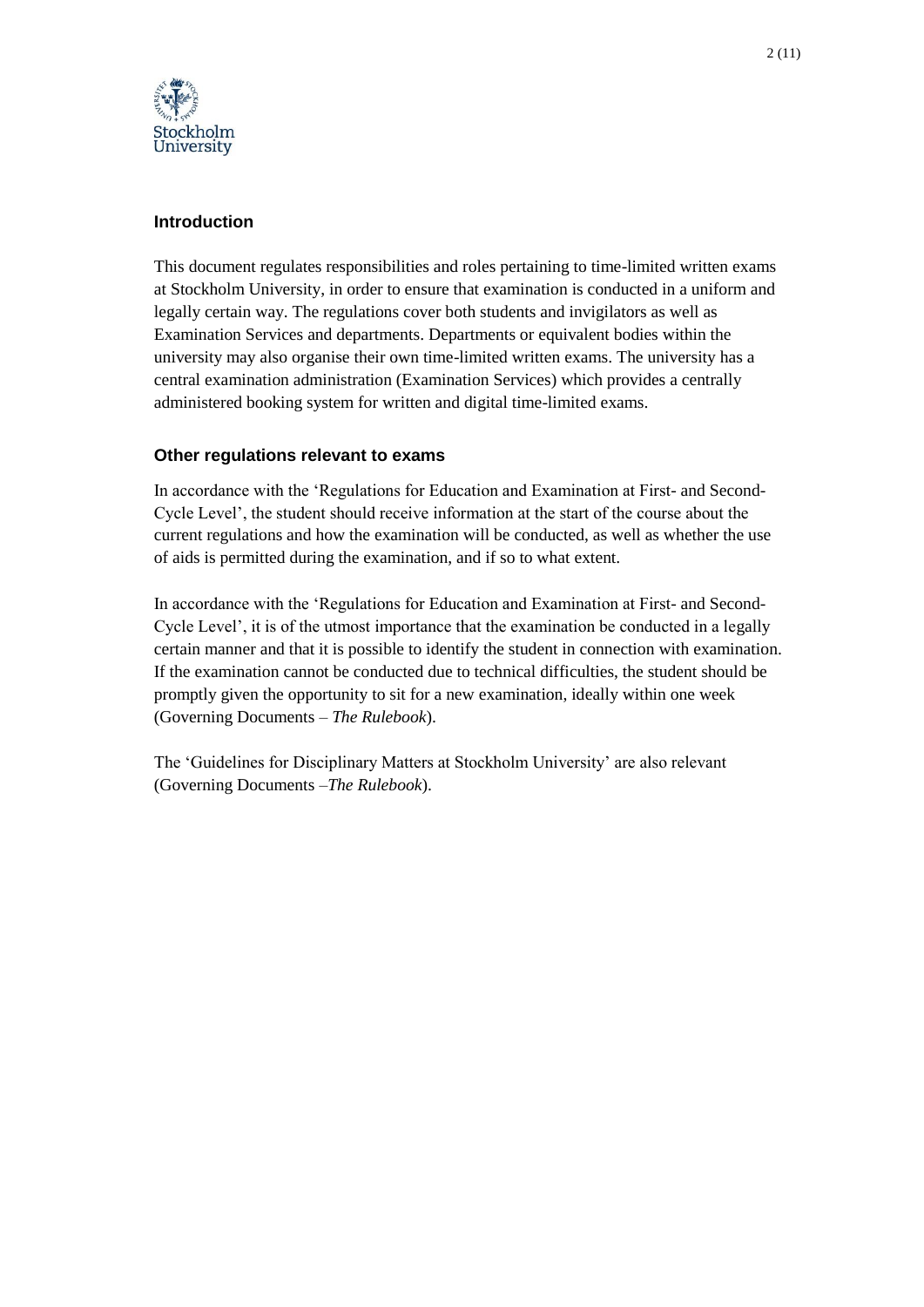

# Content

| 1.8 Prohibition against leaving the exam room after less than 30 minutes  6          |  |
|--------------------------------------------------------------------------------------|--|
|                                                                                      |  |
|                                                                                      |  |
|                                                                                      |  |
| 1.12. Obligation of a student who has behaved disruptively to leave the exam room  7 |  |
|                                                                                      |  |
|                                                                                      |  |
| 2.1 The invigilator's responsibility to ensure compliance with the regulations7      |  |
|                                                                                      |  |
|                                                                                      |  |
|                                                                                      |  |
|                                                                                      |  |
|                                                                                      |  |
|                                                                                      |  |
|                                                                                      |  |
|                                                                                      |  |
|                                                                                      |  |
|                                                                                      |  |
|                                                                                      |  |
|                                                                                      |  |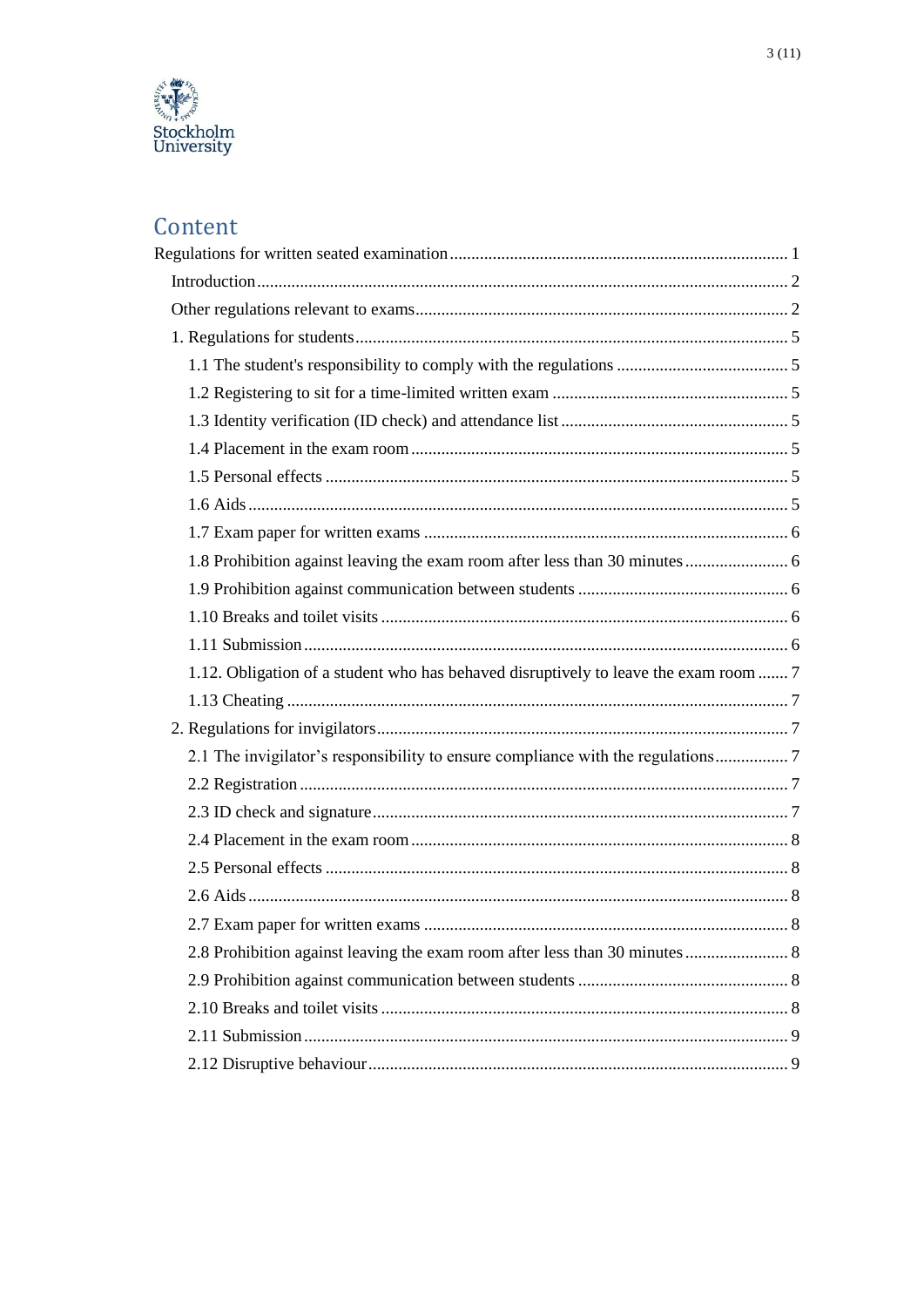

| 3.1 Ordering procedure within the central examination administration 10 |  |
|-------------------------------------------------------------------------|--|
|                                                                         |  |
|                                                                         |  |
|                                                                         |  |
|                                                                         |  |
|                                                                         |  |
|                                                                         |  |
|                                                                         |  |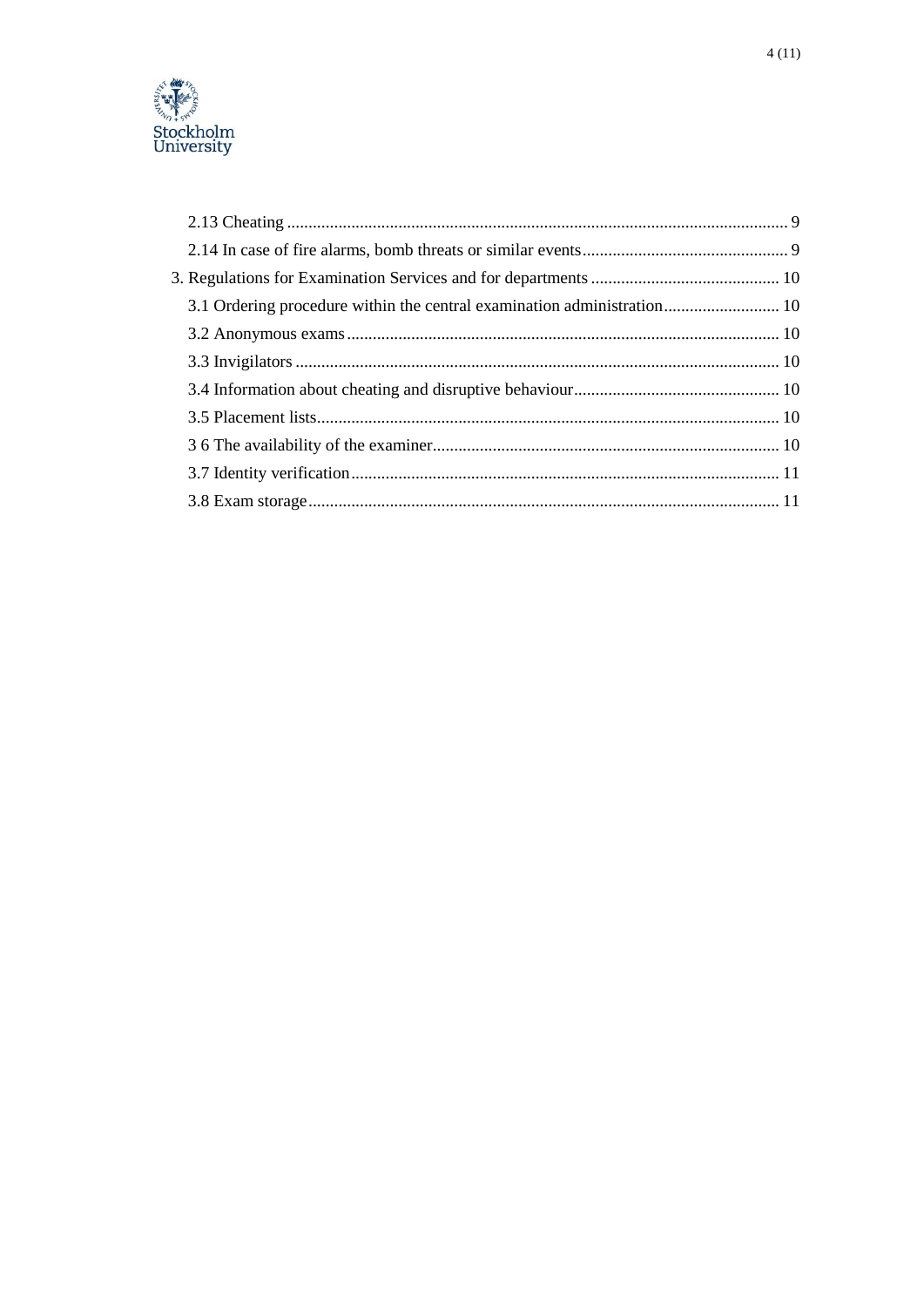

# <span id="page-4-0"></span>**1. Regulations for students**

## <span id="page-4-1"></span>1.1 The student's responsibility to comply with the regulations

The student should follow the instructions and orders of the invigilator. Failure to follow the instructions and orders of the invigilator may result in the exam not being graded and/or disciplinary action (for further information, see the 'Guidelines for Disciplinary Matters'; Governing Documents – The Rulebook).

# <span id="page-4-2"></span>1.2 Registering to sit for a time-limited written exam

To participate in an exam, pre-registration is required. This means that students who are not registered are not allowed to participate in the exam. If a student claims that she/he has registered to sit for the exam, the invigilator should contact Examination Services or the responsible department to sort out any ambiguities.

## <span id="page-4-3"></span>1.3 Identity verification (ID check) and attendance list

The student must present an approved ID document and sign the attendance list at the written exam. Without an approved ID document, the student may not participate in the exam. Approved ID documents include a driver's license, a passport and currently valid ID cards. Approved ID documents also include a police report issued within the last three months stating that the student's ID has been stolen or lost. Foreign ID documents (preferably passports and ID cards) are also approved, provided that the student can be identified by the ID document.

## <span id="page-4-4"></span>1.4 Placement in the exam room

Placement lists should normally be posted in the proximity of the exam room before the exam begins. These lists should include everyone who has registered to sit for the exam, and it should be easy for students to be able to deduce where they should place themselves. Students who are not registered are not permitted to take part in the exam.

## <span id="page-4-5"></span>1.5 Personal effects

The student should follow the exam invigilator's instructions about where bags and other personal effects should be placed. Mobile phones, smartwatches and other unauthorised technical equipment must be switched off during the exam and stored together with other personal effects in the designated location.

## <span id="page-4-6"></span>1.6 Aids

In accordance with the 'Regulations for Education and Examination at First- and Second-Cycle Level', the student should receive information at the start of the course about whether the use of aids is permitted during the examination, and if so to what extent (Governing Documents – The Rulebook).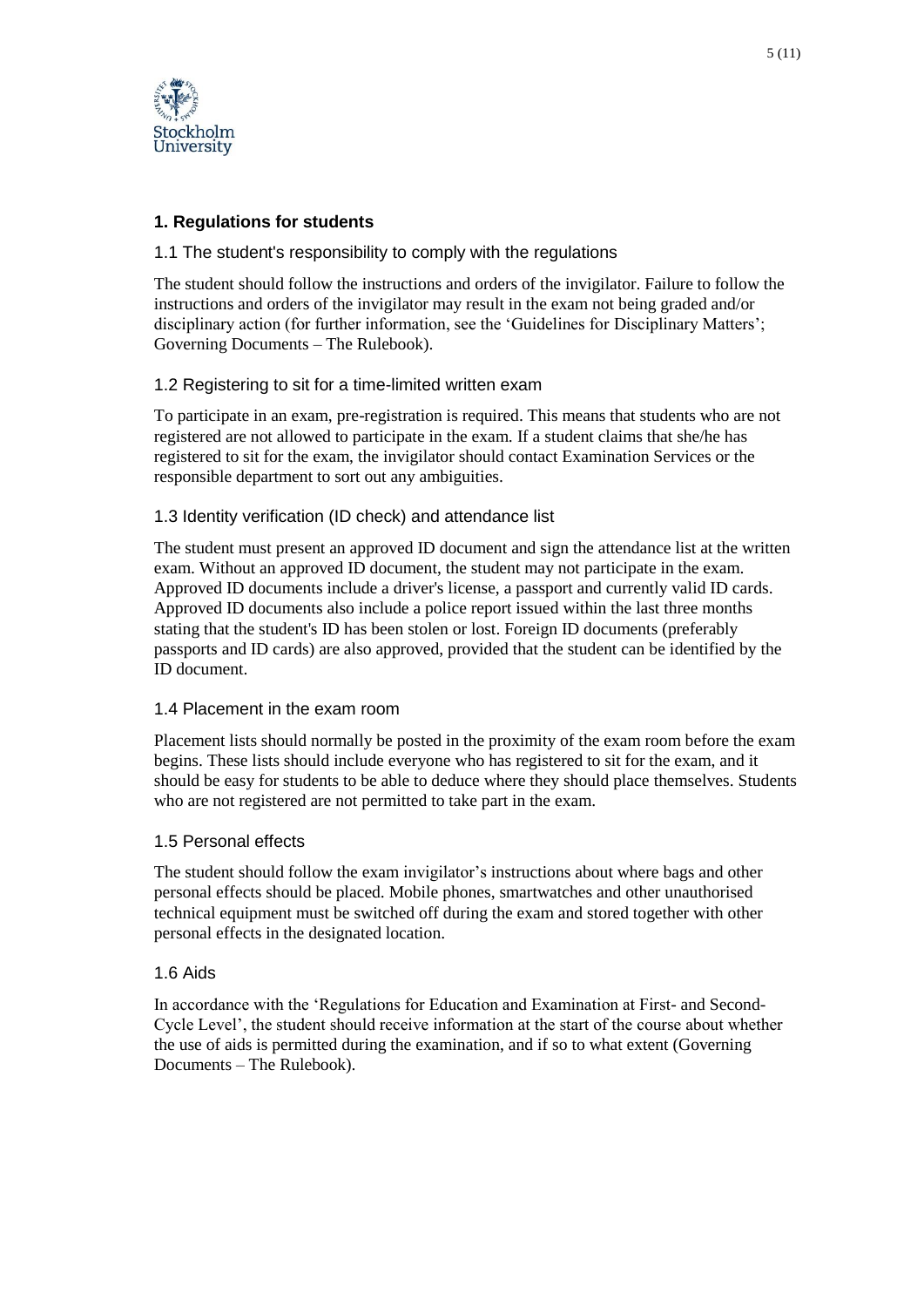

In particular, it should be noted that mobile phones and so-called 'smartwatches' can never be permitted as aids, and these must be stored in the location designated by the invigilator.

#### <span id="page-5-0"></span>1.7 Exam paper for written exams

The exam must be written on paper handed out by the invigilator. The student must write her/his anonymisation code on all her/his exam documents.

#### <span id="page-5-1"></span>1.8 Prohibition against leaving the exam room after less than 30 minutes

Students may leave the exam room no sooner than 30 minutes after the writing time has commenced. Students who arrive after 30 minutes of writing time have passed are not permitted to take part in the exam.

#### <span id="page-5-2"></span>1.9 Prohibition against communication between students

During the exam, silence should be maintained. Exceptions are made when the examiner or invigilator provides information. Communication between students or between the student and an outsider may not occur until everyone who has participated in the exam has submitted their exams to the invigilator. This prohibition applies both in the exam room and during any toilet visits.

#### <span id="page-5-3"></span>1.10 Breaks and toilet visits

For exams lasting more than five hours, the exam should be divided into periods and there should be a break of at least 30 minutes. The invigilator must inform students about which toilets may be used, and students must follow the instructions of the invigilator. For toilet visits, a list (per course) should be used, on which the student writes the time (before and after the visit) and her/his name.

In accordance with the 'Regulations for Education and Examination at First- and Second-Cycle Level', students who need to breastfeed a child during an exam exceeding three hours should report this need to Examination Services or the department at the start of the course, or when registering for the exam (Governing Documents – *The Rulebook*).

#### <span id="page-5-4"></span>1.11 Submission

The student may not take her/his exam answers and scratch papers out of the exam room. Rather, they must be personally submitted to the invigilator. Please note that even a 'blank' written exam should be submitted to the invigilator before the student leaves the exam room. The student is permitted to take the exam questions with her/him when the student leaves the exam room. When submitting her/his papers, the student must present an approved ID and sign the attendance list before the student leaves the exam room.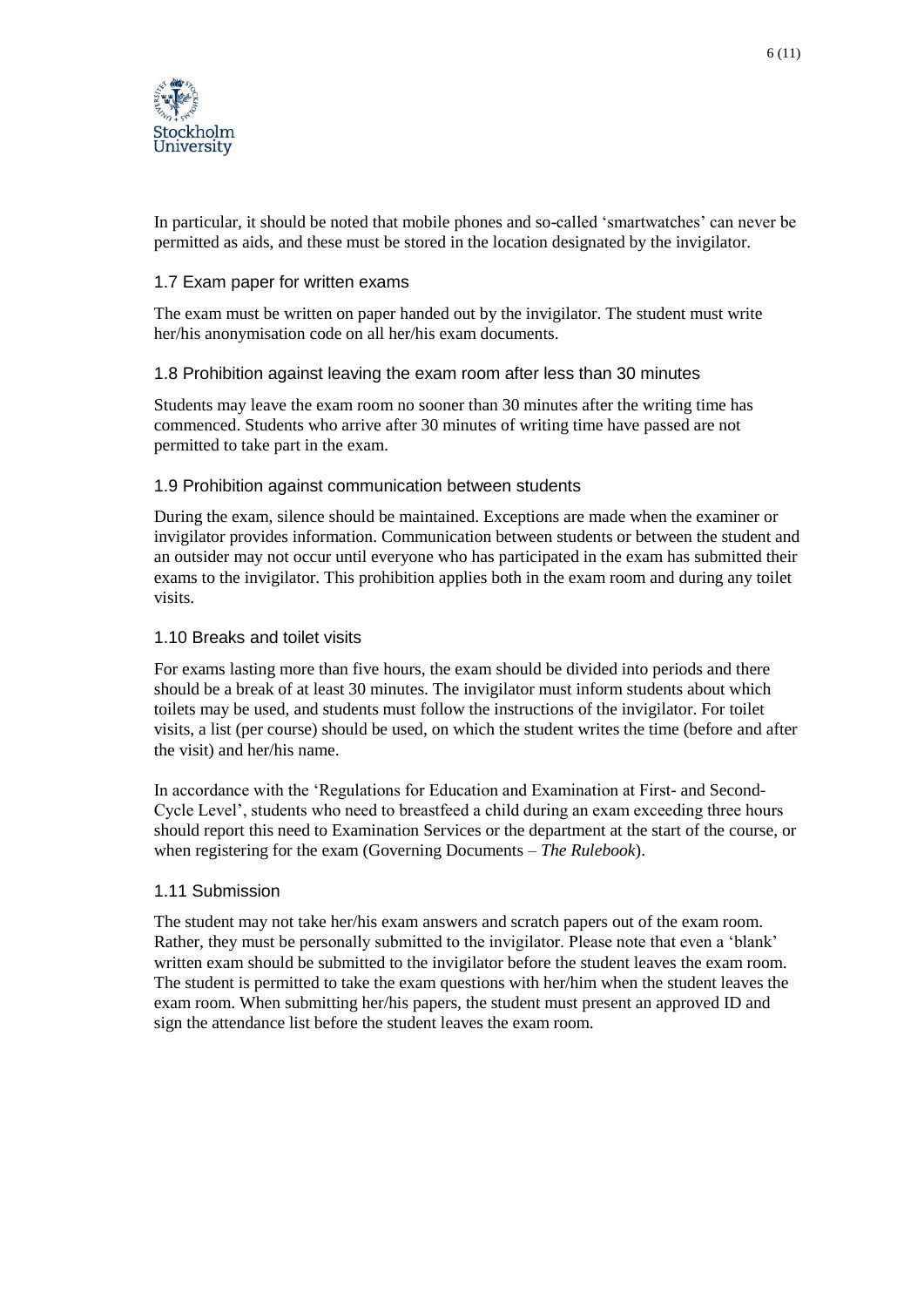

<span id="page-6-0"></span>1.12. Obligation of a student who has behaved disruptively to leave the exam room

Any student who behaves disruptively must leave the exam room at the request of the invigilator. Disruptive behaviour can lead to disciplinary action. If a student has behaved disruptively, a report will be written by the invigilator and then forwarded to the Head of Department/Director of Studies for possible reporting to the President as a disciplinary matter. The student should be informed by the invigilator that a report will be written (for further information, see the 'Guidelines for Disciplinary Matters'; Governing Documents – *The Rulebook*).

# <span id="page-6-1"></span>1.13 Cheating

If cheating is suspected, a report is written by the invigilator and then forwarded to the Head of Department/Director of Studies for possible reporting to the President as a disciplinary matter. The student should be informed by the invigilator that a report will be written (for further information, see the 'Guidelines for Disciplinary Matters'; Governing Documents – The Rulebook). Students suspected of cheating may continue writing if the student presents and hands over the unauthorised aid. If possible, the invigilator shall offer the student the possibility to replace the unauthorized means with an approved copy.

# <span id="page-6-2"></span>**2. Regulations for invigilators**

<span id="page-6-3"></span>2.1 The invigilator's responsibility to ensure compliance with the regulations

It is the responsibility of the invigilator to ensure compliance with the regulations, and the invigilator should devote her/himself to monitoring and controlling the students throughout the examination period.

# <span id="page-6-4"></span>2.2 Registration

To participate in an exam, pre-registration is required. This means that students who are not registered are not allowed to participate in the exam. If a student claims that she/he has registered to sit for the exam, the invigilator should contact Examination Services or the department. If the ambiguities cannot be clarified immediately, the student should be permitted to sit for the exam, provided that this is practically feasible.

# <span id="page-6-5"></span>2.3 ID check and signature

The invigilator is responsible for ensuring that the student identifies her/himself. Approved ID documents include a driver's license, a passport and currently valid ID cards. Approved ID documents also include a police report issued within the last three months stating that the student's ID has been stolen or lost. Foreign ID documents (preferably passports and ID cards) are also approved, provided that the student can be identified by the ID document. Without an approved ID document, the student may not participate in the exam.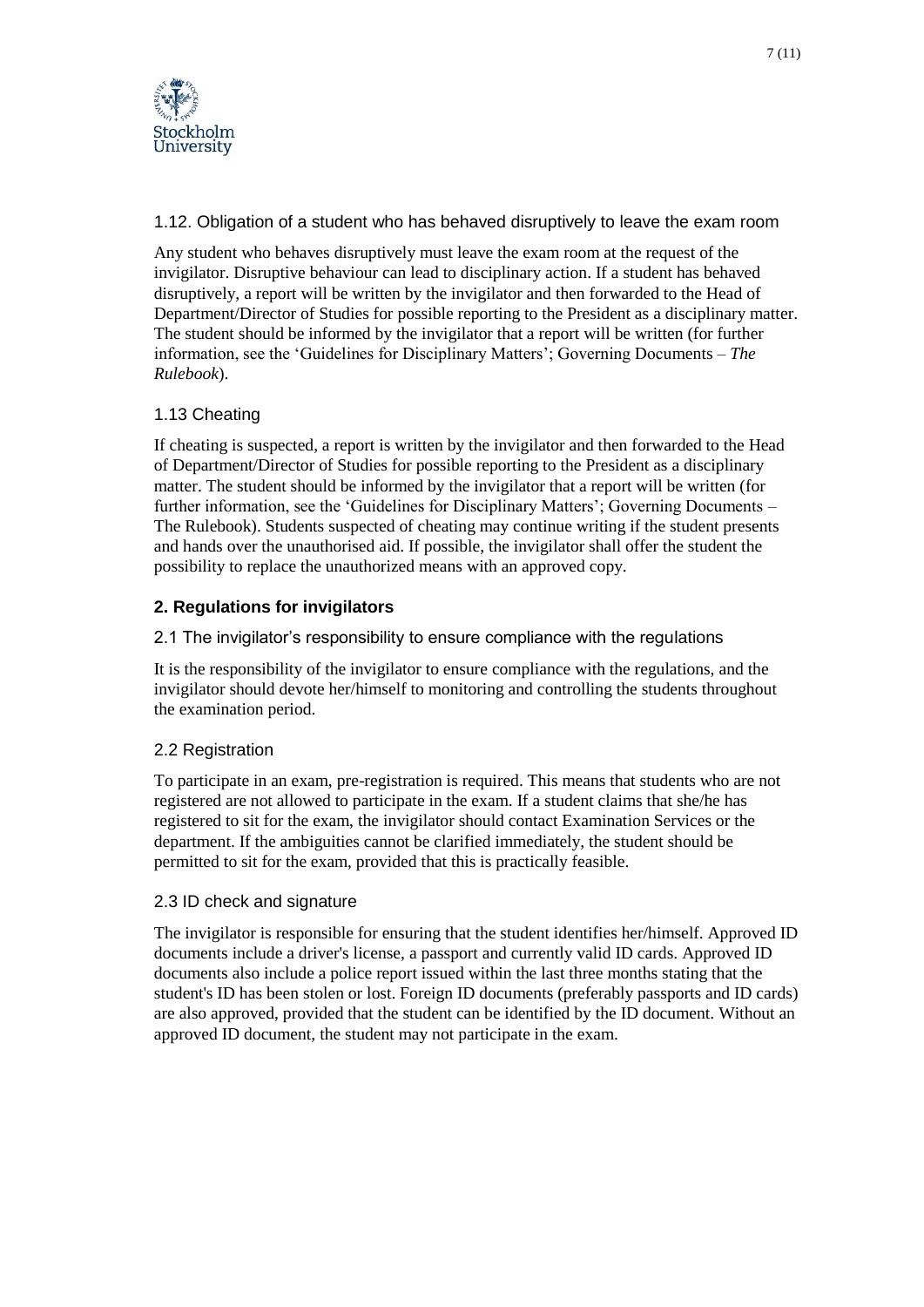

## <span id="page-7-0"></span>2.4 Placement in the exam room

The invigilator must be in the exam room well in advance of the start of the exam. Placement lists should normally be posted prior to the time-limited written exam. Everyone who has registered to sit for the exam should be included on these lists, and students should be easily able to determine where they should place themselves.

## <span id="page-7-1"></span>2.5 Personal effects

The invigilator should inform students of where personal effects should be placed. Mobile phones, smartwatches and other unauthorised technical equipment must be switched off during the exam and stored in the designated location.

## <span id="page-7-2"></span>2.6 Aids

During the examination, the invigilator must check any aids the students have brought with them by means of random selection.

#### <span id="page-7-3"></span>2.7 Exam paper for written exams

At the beginning of the exam, the invigilator should inform the students that the exam must be written on paper handed out by the invigilator. The student is not permitted to bring writing paper out of the room at the end of the exam.

#### <span id="page-7-4"></span>2.8 Prohibition against leaving the exam room after less than 30 minutes

At the beginning of the exam, the invigilator must inform the students that students who do not wish to complete the exam may leave the exam room no sooner than after 30 minutes of writing time has passed. Students who arrive after 30 minutes of writing time have passed are not permitted to take part in the exam.

## <span id="page-7-5"></span>2.9 Prohibition against communication between students

During the exam, silence should be maintained. The invigilator should ensure that no communication takes place between students or between students and outsiders. If the student does not stop talking after being ordered to do so, the invigilator has the right to immediately demand that the student leave.

#### <span id="page-7-6"></span>2.10 Breaks and toilet visits

For exams lasting more than five hours, the exam should be divided into periods and there should be a break of at least 30 minutes. At the start of the exam, the invigilator must inform students about which toilets may be used, and students must follow the instructions of the invigilator.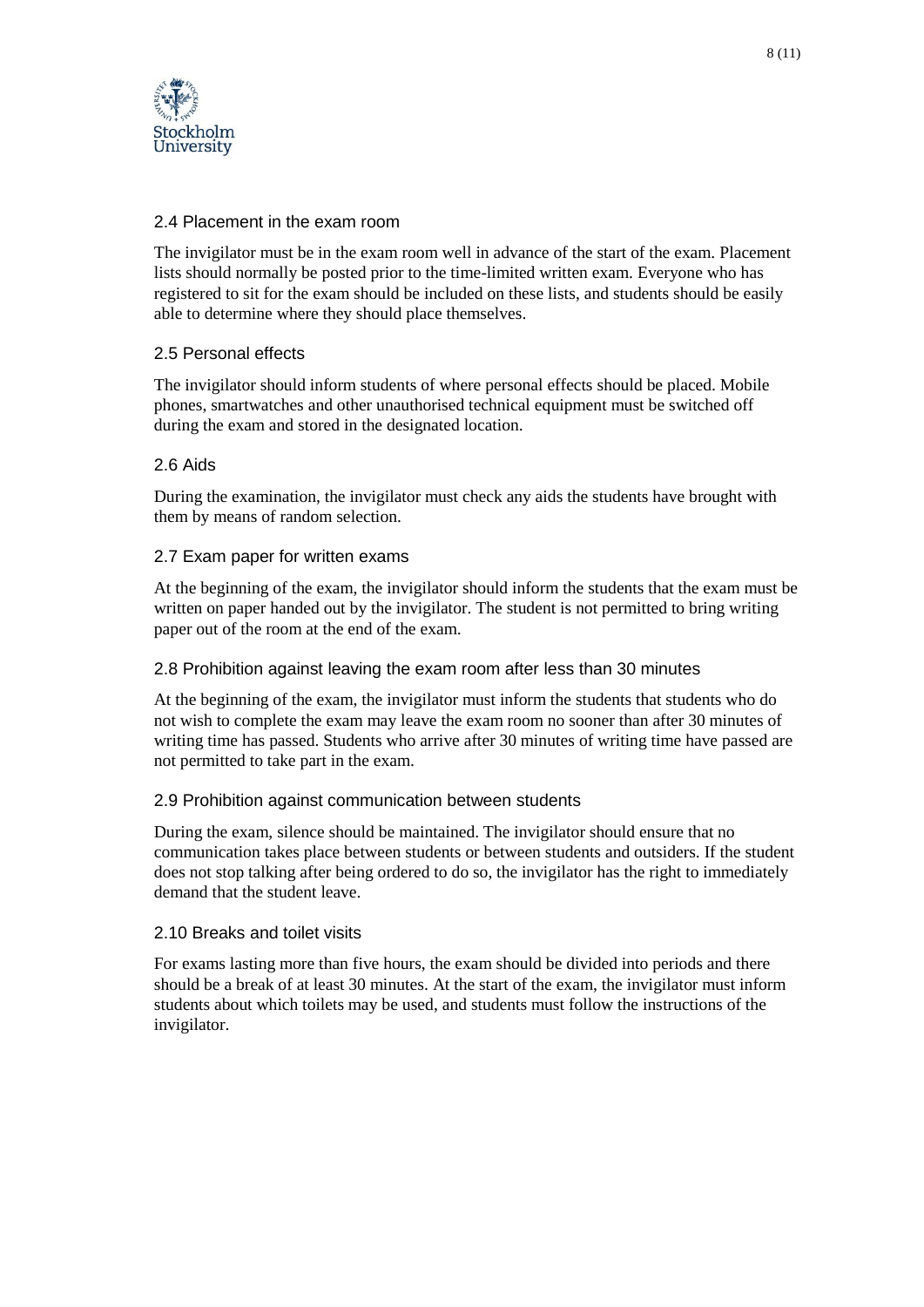

# <span id="page-8-0"></span>2.11 Submission

itockholm University

At the beginning of the exam, the invigilator must inform the student that the student may not bring her/his exam answers or scratch papers out of the exam room and that she/he must instead personally submit these to the invigilator. However, students are permitted to take the exam questions with them. When submitting her/his exam documents, the student must present an ID document and sign that the student has submitted her/his exam documents. The invigilator must ensure that the student writes her/his anonymization code on all the exam documents. The time of submission and number of submitted sheets are recorded by the invigilator. Please note that even a 'blank' written exam should be submitted to the invigilator before the student leaves the exam room. The invigilator confirms that the ID check has been completed and that the exam documents have been submitted by signing the participant list.

## <span id="page-8-1"></span>2.12 Disruptive behaviour

The invigilator should expel students who behave disruptively from the exam room and write a report about what has occurred. The report is sent to the relevant Head of Department, who then decides whether to report the incident to the President (for further information, see the 'Guidelines for Disciplinary Matters'; Governing Documents – *The Rulebook*). The student's name and social security number should be recorded. The invigilator must inform the student that a report will be written. In the event of highly disruptive behaviour, the invigilator should summon security guards.

## <span id="page-8-2"></span>2.13 Cheating

If an invigilator discovers or suspects cheating, the invigilator must write a report. The invigilator must submit the report to the relevant Head of Department/Director of Studies or to Examination Services, which forwards the report to the Head of Department/Director of Studies for possible reporting to the President as a disciplinary matter. The student should be informed by the invigilator that a report will be written (for further information, see the 'Guidelines for Disciplinary Matters'; Governing Documents – *The Rulebook*). There is a template for reports that should be used. Students who bring unauthorized aids with them must be offered the opportunity to hand over the aid in question or, if possible, to replace the unauthorised aid with an approved version so that the invigilator can copy any evidence (for example, a cheat sheet). The invigilator may not force the student to give up material, nor may she/he search the student. Likewise, if the student refuses to present or hand over the unauthorised aid, it is not within the invigilator's powers to interrupt the student during an ongoing exam due to a suspicion of cheating. If the student refuses to follow the invigilator's instructions, this should also be recorded in the report.

#### <span id="page-8-3"></span>2.14 In case of fire alarms, bomb threats or similar events

In case of a fire alarm, bomb threat or a similar event, the exam should be cancelled. The department is responsible for ensuring that a new exam date is arranged (preferably within one week) and that the students are informed. At each exam and in each exam room, there must be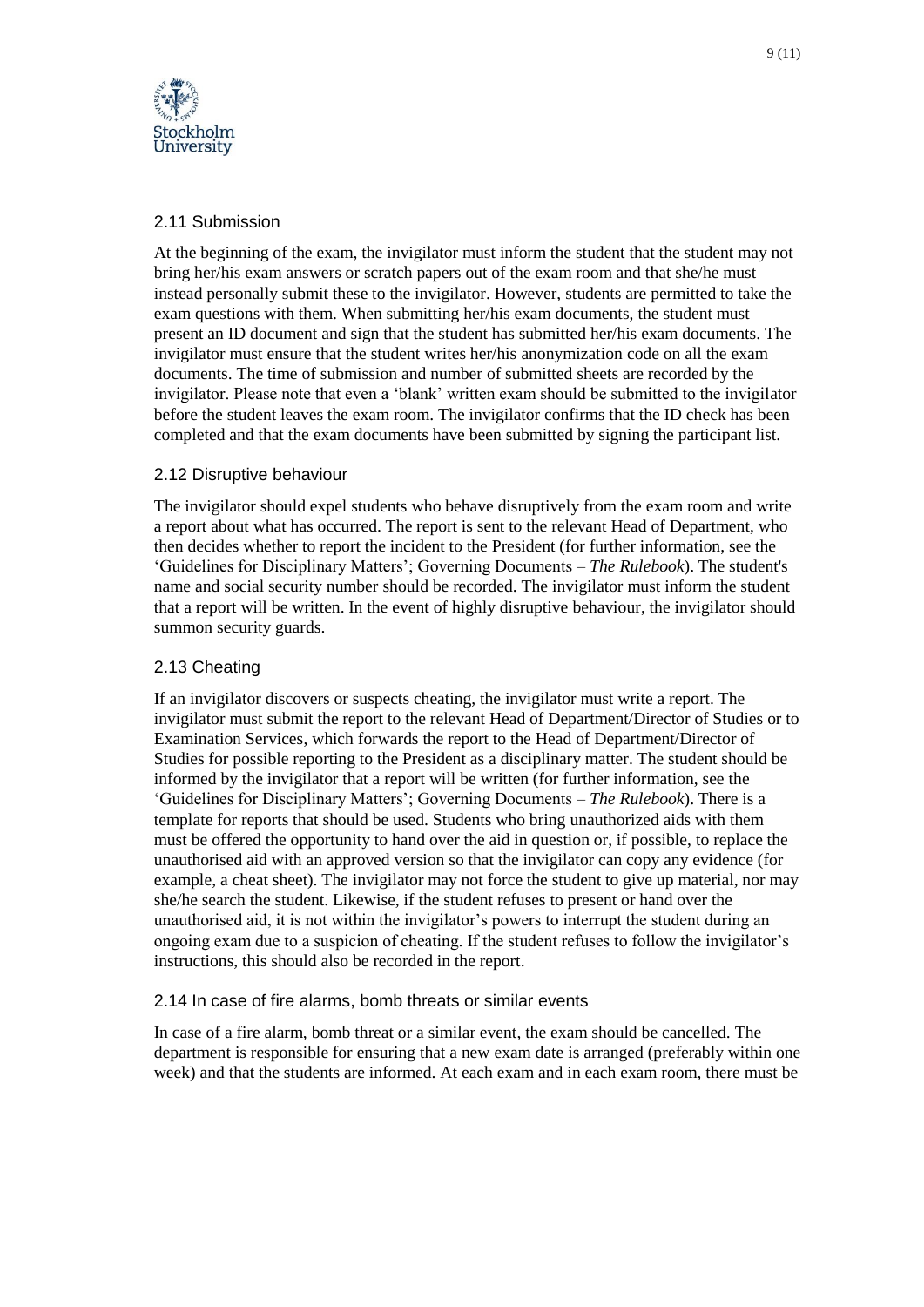

an invigilator who has primary responsibility for making decisions about the immediate evacuation of the exam room in the event of a fire alarm, bomb threat or similar event. In case of a fire alarm, bomb threat or similar event, all invigilators automatically switch roles and become temporary evacuation leaders for the exam room, and must ensure that the room is evacuated and closed via the evacuation door(s). In case of evacuation of the exam room, the invigilators should, if possible, collect submitted materials and the participant list. Thereafter, everyone must go to the assembly area indicated on the nearest evacuation plan and remain there until information is provided by the police, fire department or an evacuation leader. An attendance check is carried out at the assembly area.

# <span id="page-9-0"></span>**3. Regulations for Examination Services and for departments**

#### <span id="page-9-1"></span>3.1 Ordering procedure within the central examination administration

The central examination administration must provide information on the ordering procedure that applies when the departments order exam dates.

#### <span id="page-9-2"></span>3.2 Anonymous exams

In accordance with the 'Regulations for Education and Examination at First- and Second-Cycle Level', time-limited written exams must be conducted anonymously (Governing Documents –*The Rulebook*).

#### <span id="page-9-3"></span>3.3 Invigilators

The invigilators must have been informed of the regulations set forth in this document. In order for the exam to be conducted in a legally certain manner, it is recommended that:

Two invigilators should be on duty when there are a maximum of 50 students in an exam room. Three invigilators should be on duty when there are a maximum of 50–100 students in an exam room. Four invigilators should be on duty when there are more than 100 students in an exam room.

#### <span id="page-9-4"></span>3.4 Information about cheating and disruptive behaviour

Invigilators must be informed of the procedures to be followed in case of suspected cheating or disruptive behaviour.

#### <span id="page-9-5"></span>3.5 Placement lists

The placement list must be made available before the exam.

#### <span id="page-9-6"></span>3 6 The availability of the examiner

The examiner, or any other person appointed by the Head of Department, must be reachable during the writing period, so that she/he can answer any questions that require the examiner.